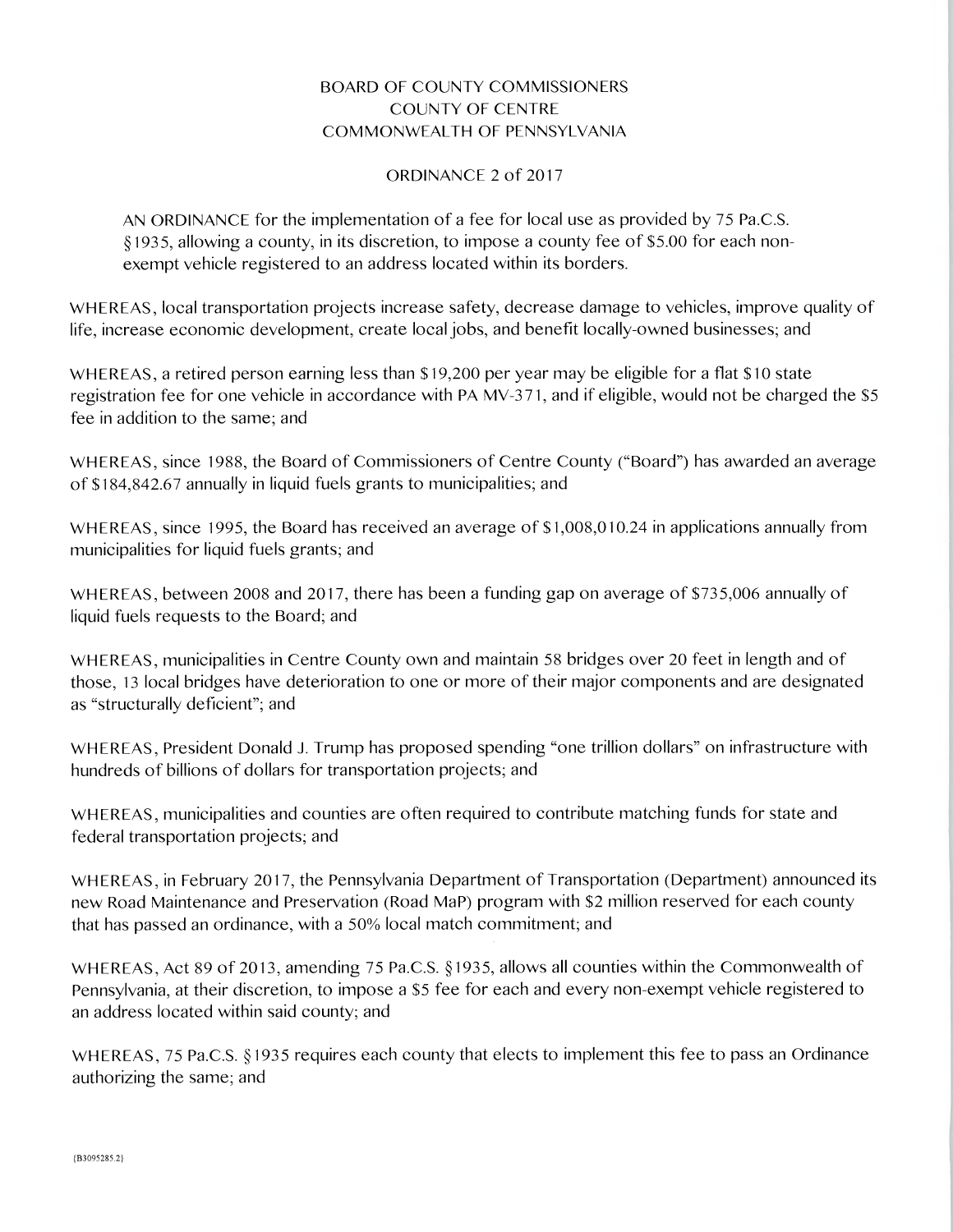WHEREAS, beginning January 1, 2015, 75 Pa.C.S. §1935 authorizes a county to enact an ordinance to levy the fee; and

WHEREAS, *75* Pa.C.S. §1935 requires a county to notify the Department on or following the enactment date and no sooner than 90 days prior to the effective date of the Ordinance; and

WHEREAS, upon levy by ordinance of the county and due notice to the Department, *75* Pa.C.S. §1935 directs the Department to collect the county fee at the time of vehicle registration, and to deposit receipts into a Fee for Local Use Fund; and

WHEREAS, *75* Pa.C.S. §1935 directs that the money paid into the Fee for Local Use Fund shall be distributed by the Department to each participating county, in accordance with the amount collected from the vehicles registered in said county; and

WHEREAS, funds payable to a county from the Fee for Local Use Fund shall be used by the county for transportation purposes or be allocated by the county to municipalities in the county in accordance with *75* Pa.C.S. §9010(c) (related to the County Liquid Fuels Tax Fund); and

WHEREAS, Centre County has determined that it wishes to impose the *\$5* fee authorized pursuant to *75*  Pa.C.S. §1935 and hereby presents the following Ordinance #2 of 2017 for approval.

NOW THEREFORE, the Board enacts Ordinance #2 of 2017 as follows:

Section 1. The Board, finding that it is in the best interests of Centre County, hereby enacts this Ordinance levying a *\$5* fee pursuant to *75* Pa.C.S. §1*93 5* for each non-exempt vehicle registered to an address located in Centre County.

Section 2. Without further Ordinance or official action, the Board shall not increase the fee above the *\$5*  even if the Commonwealth amends *75* Pa.C.S. §1935 to allow counties to increase the fee above *\$5.* 

Section 3. The fees collected pursuant to this Ordinance shall be used by Centre County for transportation purposes or shall be allocated by Centre County in accordance with *75* Pa.C.S. §9010(c) (related to the County Liquid Fuels Tax Fund) and consistent with guidance issued by the Department.

Section 4. The Board directs the Administrator/Chief Clerk to work with staff to identify opportunities to leverage the *\$5* fee with state and federal funds, utilize an objective evaluation of transportation projects for funding and focusing on safety and need, and update the County's Liquid Fuels Application Process.

Section *5.* The Board directs the Administrator/Chief Clerk to work with staff to develop a webpage on the Centre County website with updated data on the total amount of *\$5* fee received and how the fee is allocated, spent, and leveraged.

Section 6. The Board directs the Administrator/Chief Clerk to work with staff to create an annual report on the *\$5* fee beginning on July 1 , 2018, and on the same date every year thereafter for as long as the *\$5* fee is collected and funds are utilized.

Section 7. The Board directs the Administrator/Chief Clerk to notify the Department of the enactment of this ordinance by Centre County of the *\$5* fee, as required by *75* Pa.C.S. § 1935.